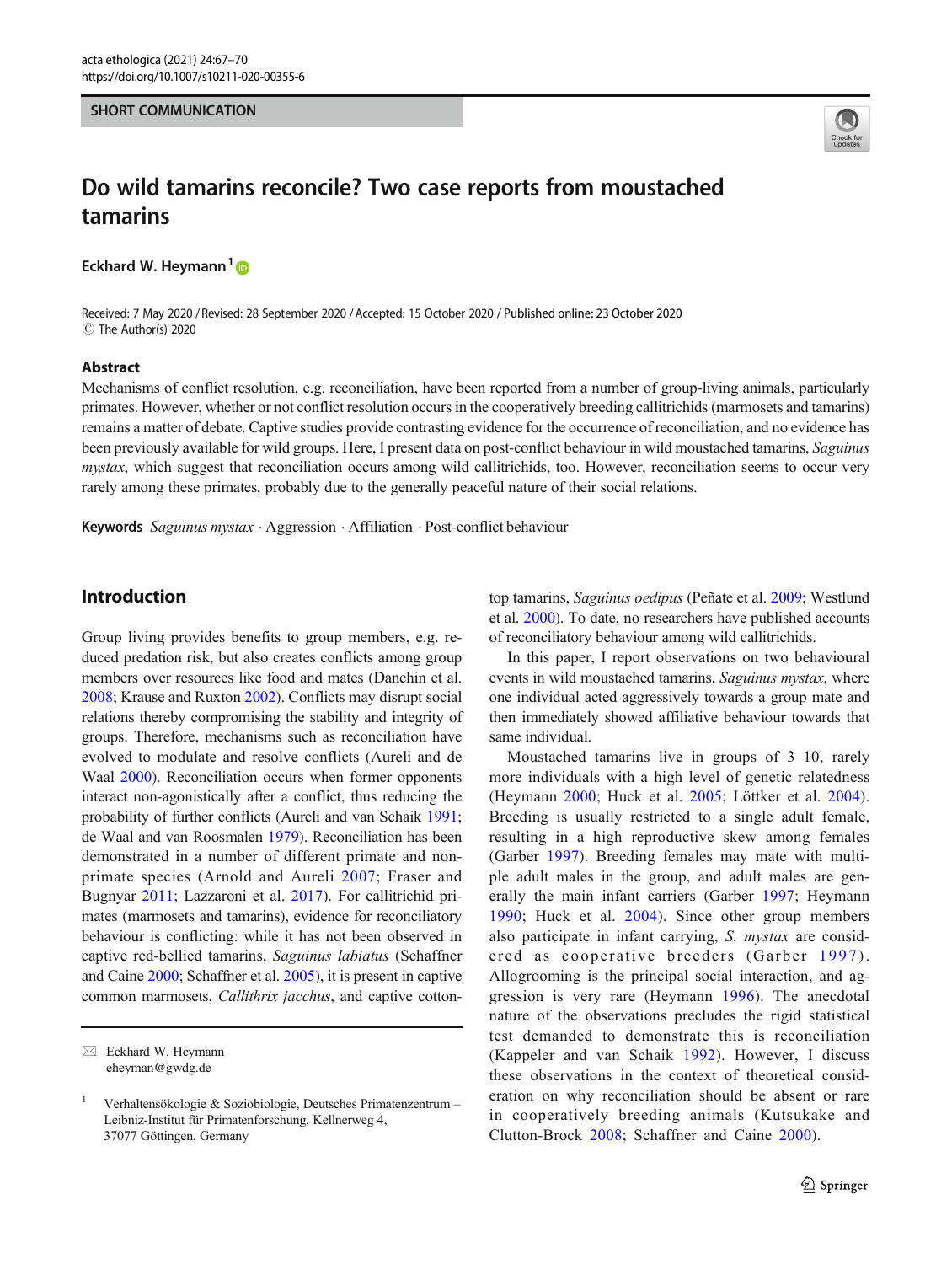The observations reported here were made during field work at the Estación Biológica Quebrada Blanco (EBQB) in northeastern Peruvian Amazonia (4° 21′ S 73° 09′ W). At EBQB, behavioural and ecological research on tamarins is conducted since 1985. Groups of S. mystax at EBQB are very well habituated to the presence of human observers to observe them at close range.

The first observation was made in 1995 while collecting behavioural data of a group of S. mystax (2 adult males, 2 adult females, 1 subadult male, 1 juvenile male, and 1 juvenile female) through instantaneous scan sampling at 10-min intervals and continuous recording of social interactions. The second observation was made in 2010 during a field course while the author was video-recording a grooming session of three S. mystax, members of a group of 2 adult males, 1 adult female, 1 subadult male, and 1 subadult female.

Tamarins can be individually distinguished by body size; size, shape, and pigmentation of genitals; and permanent natural markings (Löttker et al. [2004\)](#page-3-0). The group observed in 2010 did not include any of the animals of the group in 1995.

## **Results**

I observed two cases in which an act of aggression was immediately followed by affiliative behaviour of the aggressor towards the target of the aggression.

#### Case 1 (28 August 1995)

- 1100 h The group starts resting and allogrooming.
- 1149 h Adult male B starts grooming the subadult male; other group members are resting and allogrooming, including the adult female who is about 2 m away.
- 1153 h Adult male B stops grooming the subadult male, and both move towards the adult female. Upon arrival at the adult female, adult male B lunges at the subadult male. Immediately after the lunge, adult male B starts grooming the subadult male and continues until 1205 h. Then, both males simultaneously groom the adult female.

#### Case 2 (5 October 2010)

At around 1200 h, the tamarin group started resting and grooming on a small treefall gap. The grooming session and associated events involved one adult male, the subadult male, and the subadult female. Timeline (minutes:seconds) from the video (available at <https://zenodo.org/record/3237722>).

- 00:00 Adult male grooms subadult male; subadult female forages on the same trunk some 40–50 cm away (Fig. [1a\)](#page-2-0).
- 00:12 Subadult female stops foraging and approaches the grooming males (Fig. [1b\)](#page-2-0).
- 00:14 Subadult female starts grooming adult male 2 (Fig. [1c\)](#page-2-0).
- 00:20 Adult male stops grooming, grabs at the subadult female, and bites into her neck (Fig. [1d\)](#page-2-0); subadult female gives a bared-teeth squeal (Coates and Poole [1983\)](#page-3-0) (Fig. [1e](#page-2-0)).
- 00:22 Adult male and subadult female continue grooming of subadult male (Fig. [1f](#page-2-0)).
- 01:28 Adult male stops grooming, grabs at subadult female, and bites into her head/neck, more intensively than at 00:20 (Fig. [1g](#page-2-0)).
- 01:29 Subadult female gives a bared-teeth squeal, more intensively than at 00:20 (Fig. [1h](#page-2-0)).
- 01:33 Adult male starts grooming subadult female (Fig. [1i\)](#page-2-0).

The grooming of the subadult female by the adult male continued for 3:25 min. Then, the adult male started to groom the subadult male while the subadult female remained resting in between the two males.

In neither case did I see an obvious stimulus that might have triggered the aggression.

# **Discussion**

In their predictive framework of conflict resolution, Aureli et al. [\(2002](#page-3-0)) posited that reconciliation and other postconflict reunions are not required in animal societies where aggression is rare. Furthermore, Kutsukake and Clutton-Brock ([2008](#page-3-0)) argued that reconciliation and other mechanisms of conflict resolution are less important in animal societies with a high reproductive skew. In fact, aggression rates are very low in tamarins, both in captivity and the wild (Heymann [1996;](#page-3-0) Schaffner and Caine [2000\)](#page-3-0), and reproductive skew is high in female tamarins, with breeding generally being monopolized by a single adult female per group (French [1997;](#page-3-0) but see Culot et al. [2011\)](#page-3-0). Therefore, on theoretical grounds, reconciliation and other mechanisms of conflict resolution are expected to be are or absent in tamarins and other callitrichids. Captive studies demonstrated the occurrence of reconciliation in callitrichids (Peñate et al. [2009](#page-3-0); Westlund et al. [2000\)](#page-3-0), but previously, there were no reports of this behaviour occurring in wild groups. Albeit anecdotal in nature, this paper indicates that reconciliation occurs in wild callitrichids, too.

Aggressive acts immediately followed by grooming of the victim were observed in S. mystax by Laurence Culot (pers. comm.: 1 group, September 2005–May 2008, 2303 contact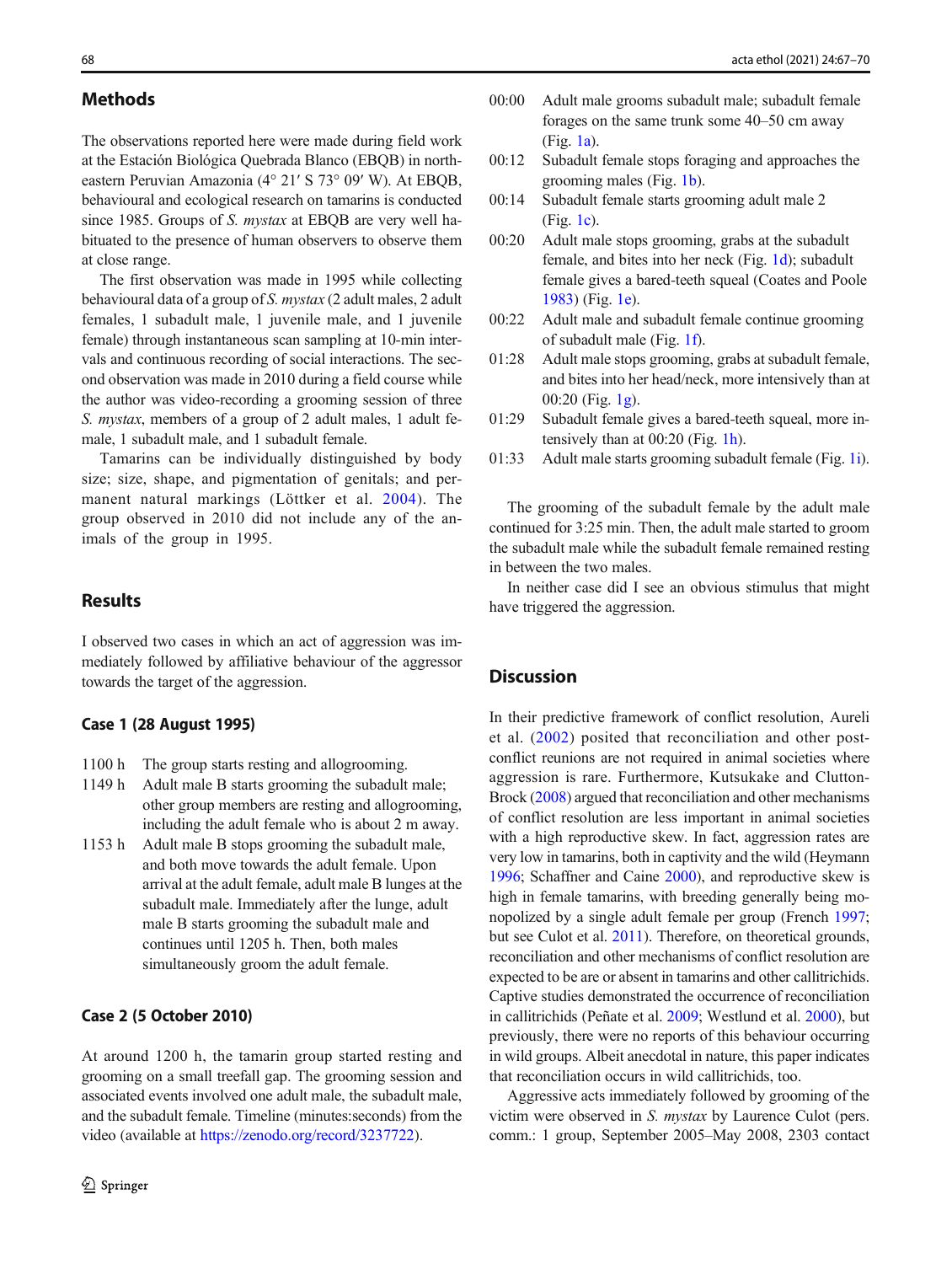<span id="page-2-0"></span>

Fig. 1 See the description of case 2 for details of each scene

hours [see Culot et al. [2010](#page-3-0)]) and Mojca Stojan-Dolar (pers. comm.: 4 groups, February 2006–March 2007, ca. 1800 contact hours [see Stojan-Dolar and Heymann [2010](#page-3-0)]). Since these studies did not focus on social behaviour, no details were recorded. In a study on the social behaviour and mating system of S. mystax (Maren Huck and Petra Löttker, pers. comm.; 2 groups, January–December 2001, 6261 contact hours [see Huck et al.  $2004$ ]), no reconciliation was observed. This suggests that reconciliation is extremely rare, in line with theoretical predictions. Reconciliation has not been observed in studies on social behaviour and communication of sympatrically living black-fronted tamarins, Leontocebus nigrifrons (Yvan Lledo-Ferrer, pers. comm.: 3 groups, 1363 contact hours [see Lledo Ferrer et al. [2011](#page-3-0)]; Darja Slana, pers. comm.: 5 groups, May 2012–August 2013, 3868.7 contact hours [see Slana [2019\]](#page-3-0)). There are no marked differences in social organization and behaviour between S. mystax and L. nigrifrons, although the number of adult males and females per group seems to be lower in the latter and the two species differ in patterns of olfactory communication (Heymann [2000,](#page-3-0) [2001](#page-3-0)). The extent to which other wild callitrichids employ reconciliation as mechanism of conflict resolution and whether interspecific differences exist remains to be determined. In conclusion, the two cases reported here indicate that reconciliation is a behavioural option available to wild callitrichids, at least tamarins, but that it is an extremely rare behaviour, probably due to the generally peaceful nature of their social relations, so that

many observation hours must be accumulated to be recorded at all.

Acknowledgements The field study during which the observation was made in 1995 was authorized by the Regional Ministry of Agriculture in Iquitos (authorization no. 009-95-GRL-CTAR-DRA) and supported by the Deutsche Forschungsgemeinschaft (HE 1870/3-2). I thank Juan Huanaquiri Huayllahua for skilful field assistance during the study in 1995. I am grateful to Maren Huck, Petra Löttker, Laurence Culot, Yvan Lledo-Ferrer, Mojca Stojan-Dolar, and Darja Slana for personal communication and to the two anonymous reviewers for very helpful comments.

Funding Open Access funding enabled and organized by Projekt DEAL. The 1995 field study during which one of the cases reported in this manuscript was observed was supported by the Deutsche Forschungsgemeinschaft (HE 1870/3-2).

Availability of data and material The video recording of one of the cases reported in this manuscript is available at [https://zenodo.org/record/](https://zenodo.org/record/3237722) [3237722](https://zenodo.org/record/3237722).

### Compliance with ethical standards

Conflicts of interest The author declares that there are no conflicts of interest.

Ethics approval Field research adhered to the "Guidelines for the treatment of animals in behavioural research and teaching" of the Association for the Study of Animal Behaviour and the Animal Behavior Society and